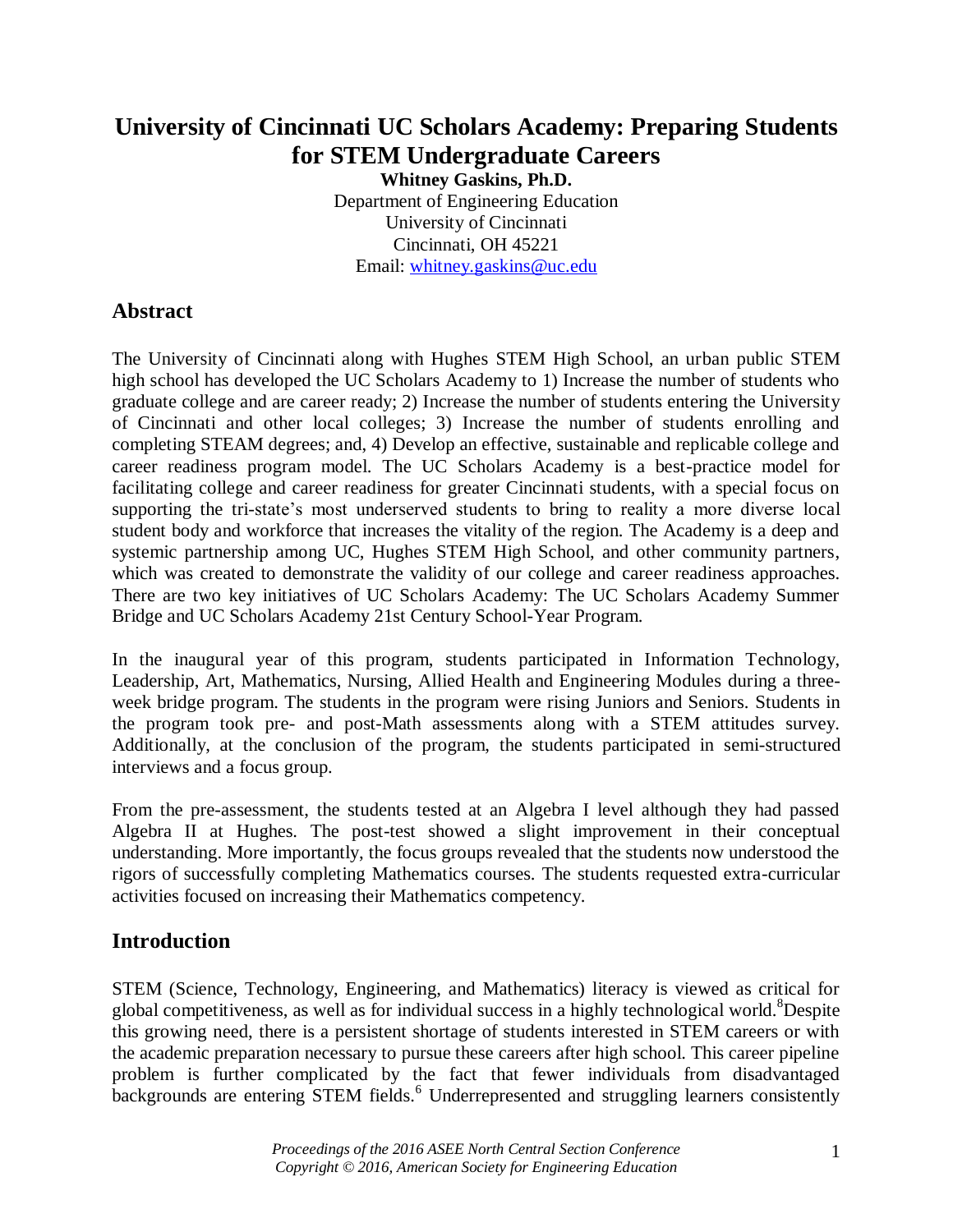underperform in STEM subjects and careers<sup>2,9,10,12,14,23</sup>. In addition, these learners have less opportunity and access for participation in STEM learning experiences.<sup>11</sup>This indicates that there is a need for a concerted effort to engage these students in STEM learning that is meaningfully engaging and authentic.

## **Literature Review**

Students are not perceived as having the requisite training to compete in college or industry. Young people's efficiency in grasping math concepts hinders their ability to fully participate in the mainstream economy. Employers have increasingly made note of student mathematics deficiencies. They argue that many students enter the workforces lacking the mathematical skills to compete at the requisite levels to move our society forward.

The National Research Council (NRC) has defined Next Generation Science Standards (NGSS). The NGSS includes the critical thinking and communication skills that students need to be successful in their poet-secondary STEM careers. Ohio's New Learning Standards for Science lists the highest cognitive domain as "designing technological/engineering solutions using science concepts"<sup>19</sup>. This "requires students to solve science-based engineering or technological problems through application of scientific inquiry. Within given scientific constraints, propose or critique solutions, analyze and interpret technological and engineering problems, use science principles to anticipate effects of technological or engineering design, find solutions using science and engineering or technology, consider consequences and alternatives, and/or integrate and synthesize scientific information<sup> $20,21,22$ </sup>. The report: Engineering in K-12 Education: Understanding the Status and Improving the Prospects advocates for a more systematic linkage between engineering design and science inquiry to improve learning<sup>16</sup>.

The idea of "scientific literacy" for all students was previously proposed by Science for all Americans<sup>24</sup>. The belief is that scientific literacy, synonymous with "public understanding of science," will enable individuals to participate more intelligently in the productive sector of the economy<sup>26</sup>. Higher levels of scientific literacy among the populace translate into greater support for science itself<sup>25</sup>.

In order to achieve the goal of increased literacy, students should be given access to increased learning opportunities. The National Science Education Standards<sup>17</sup> in the work of the American Association for the Advancement of Science  $(AAAS)^1$  and the National Science Teachers Association  $(NSTA)^{18}$  have called for an increase in the amount of authentic learning. Inquiry design is also being viewed as a pathway to authentic learning that can support increased student learning of scientific concepts.

Benenson<sup>4</sup> argues that system-wide reforms in science event caused by technological demands of society, and he demonstrates how "everyday technology" could be used as the context for promoting scientific literacy. A Learning By Design (LBD) approach has been adopted by Kolodner<sup>13</sup>. The LBD approach is utilized as the vehicle for teaching science concepts. The students engaged in this approach generally outperform their peers in various areas including the ability to design experiments, plan for data gathering and collaborate<sup>13</sup>. Similarly, Mehalik, et al.<sup>15</sup> suggests that a systems design approach for teaching science concepts is superior in terms of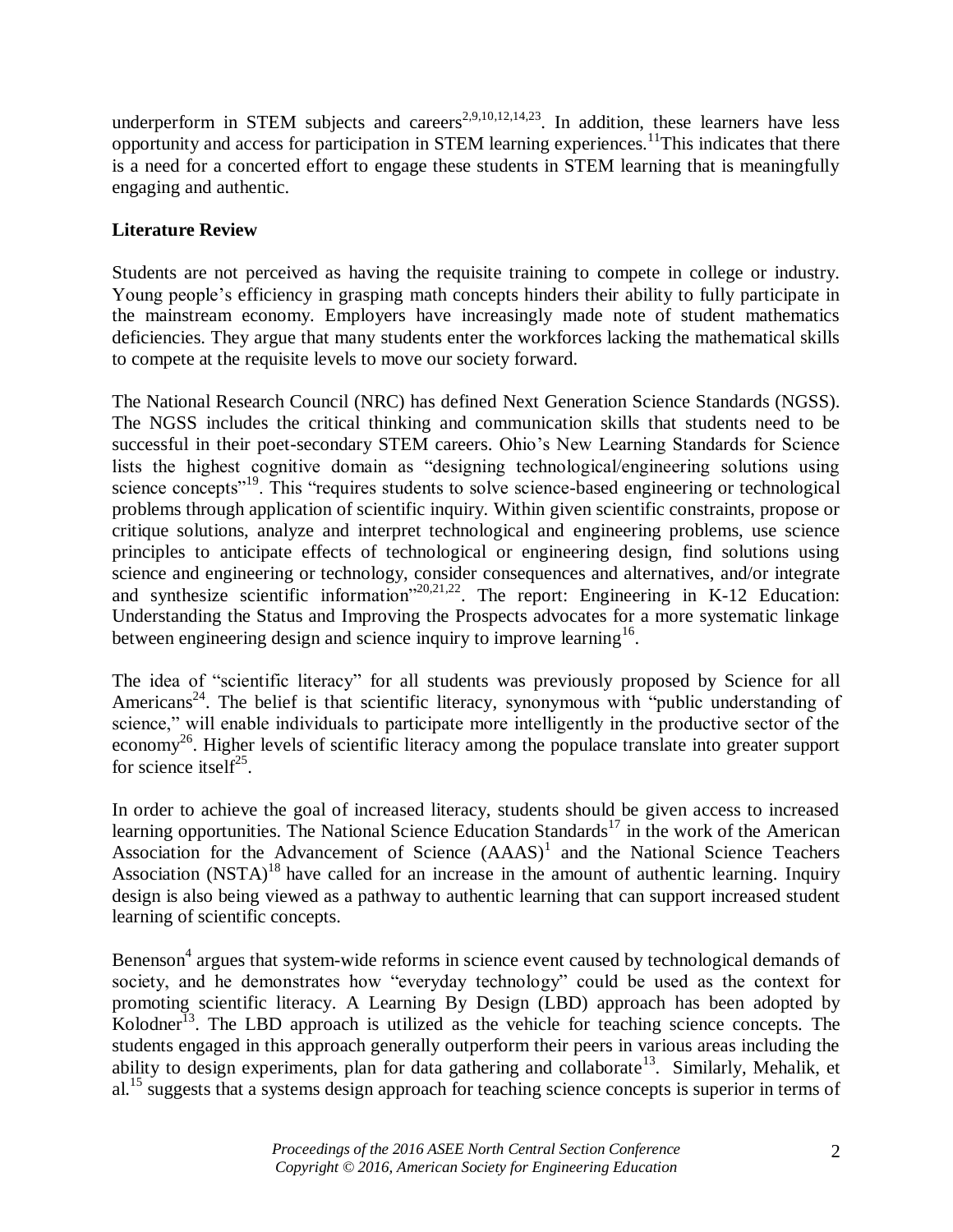knowledge gain achievements in science concepts, engagement, and retention when compared to a scripted inquiry approach. This was especially helpful for underachieving African-American students.

## **Why Hughes?**

Hughes STEM High School, located in Cincinnati, Ohio and part of Cincinnati Public Schools, is a public high school serving grades 7-12. The school offers a creative focus in the areas of Science, Technology, Engineering, and Mathematics (STEM). Hughes is a career technical high school with four identified career pathways: Engineering, health, plant and animal sciences, and information technology. The instruction at Hughes STEM embeds project-based learning and supports social-emotional development. The high school works to integrate community partners into the school day to assist with college and career exploration. Currently 995 students attend Hughes; 95.6% of the students come from minority backgrounds with 84.8% being classified as economically disadvantaged. The Hughes High School 2012-2013 School Year Report Card indicated that students in tenth grade routinely underperformed on reading and mathematics sections of the OGT (Ohio Graduation Test). Only 65.6 % of students passed the reading section and only 63.9% passed the math section. These numbers indicate that students at Hughes High School will be unprepared for STEM college programs. The UC-Hughes STEM Partnership programming, including a Summer Bridge Program and an academic-year Career and College Immersion and Leadership Development Program, will prepare students to enroll in STEM college programs and to eventually succeed in STEM careers.

## **The Program**

The first cohort of students served by the UC-Hughes STEM Partnership was a cohort of 11 rising juniors and seniors who attended the Summer Bridge Program.

The Summer Bridge Scholars Program is a 3–week residential summer program. The summer program is extremely intensive. The objective of the program is to create a "learning community" of students and to help them develop the academic and social skills necessary for achieving academic excellence, while at the same time building their self-confidence, strengthening their academic skills, and acclimatizing them to the campus environment.

The Summer Bridge program was designed to incorporate core academic reinforcement, critical thinking, and social-emotional skills training in a project- and field-based active learning environment. Over the three-week, residential summer program, students participated in five learning experiences:

- 1) Math learning and problem solving: Students were be immersed in deep mathematical learning and exploration. Students participated in collaborative problem solving with complex, real-world math facilitated by academic coaches from UC.
- 2) STEM college and career immersion led by the Colleges of Engineering and Applied Science (CEAS); Nursing, Allied Health Sciences; Arts and Sciences, and the School of Information Technology (IT): Students engaged in a variety of experiential learning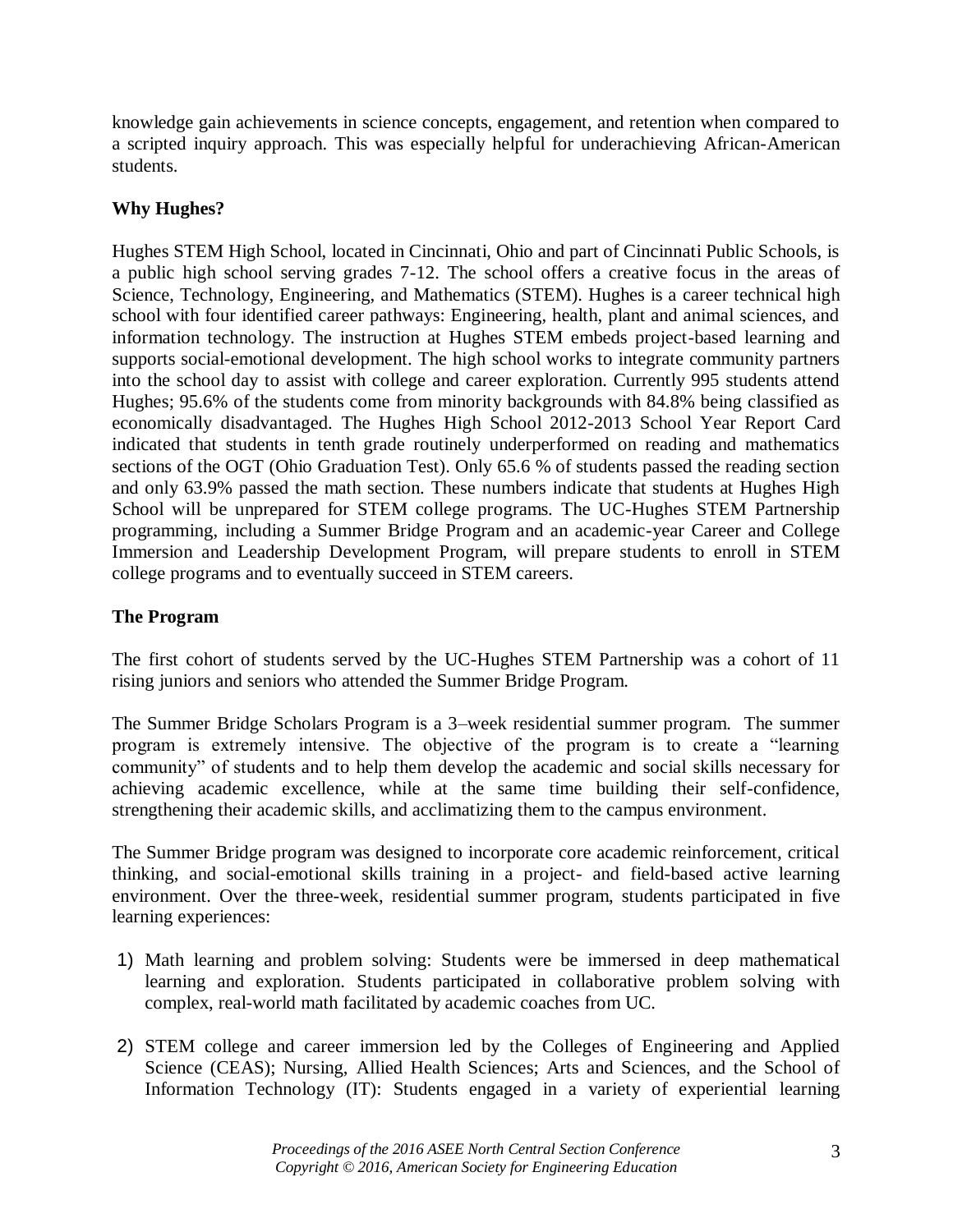opportunities with UC STEM colleges and STEM industry partners. The experiences were hands-on and make connections to college and career pathway choices.

- 3) Interdisciplinary STEM project led by the College of Design, Art, Architecture, and Planning (DAAP): Led by DAAP faculty, students completed an investigative research project that studies the environmental issue of "Bees and Colony Collapse Disorder." The project had an ecological focus and the subject was explored through web-based, arts-based and experiential modes of research.
- 4) Information Technology course and embedded technology integration: Students participated in a Speaker Series featuring IT professionals and UC students majoring in IT at The College of Education, Criminal Justice and Human Services. Students also took a collegelevel course, "the Fundamentals of IT."
- 5) Critical Skills workshops and team building/Collaboration opportunities: Students participated in a variety of workshops that explicitly build critical thinking skills and aspirational/goal setting abilities that will enable students to become more college ready. Additionally, students engaged in interactive team building exercises

| <b>Time</b> | <b>Activity</b>                    | Lead                                  |
|-------------|------------------------------------|---------------------------------------|
| $8-9$       | <b>Breakfast</b>                   | <b>Resident Assistants</b>            |
| $9 - 10$    | <b>IT Speaker Series</b>           | School of IT                          |
| $10-11:20$  | Fundamentals of IT course          | School of IT                          |
| 11:20-12    | Lunch                              | University Student coaches            |
| $12 - 1:15$ | Learning<br>Problem<br>Math<br>and | Math teacher/educator/student teacher |
|             | Solving                            | team                                  |
|             |                                    |                                       |
| $1:15-3$    | STEM Project-<br>Interdisciplinary | <b>DAAP</b>                           |
|             | based Learning                     |                                       |
| $3 - 5$     | STEM College<br>Career<br>and      | CEAS and reps from the Colleges of    |
|             | Immersion                          | Nursing, Allied Health Sciences and   |
|             |                                    | <b>Arts and Sciences</b>              |
| $5-6$       | <b>Break</b>                       |                                       |
| $6 - 7$     | Dinner                             | <b>Resident Assistants</b>            |
| $7 - 8:00$  | Critical Skill Workshops           | (community)<br>Leadership Scholars    |
|             |                                    | partner)                              |
| 8:00-9:00   | Team building/Collaboration        | <b>Recreation Center</b>              |
| $9-10:30$   | Organized Fun                      | Resident manager and RAs              |

A **sample** daily schedule with these five components is illustrated in the table below.

During the academic year, following the Summer Bridge experience, the Summer Bridge cohort and all  $11<sup>th</sup>$  grade Hughes students began participating in an in-school College and Career Immersion and Leadership Development program that will support and sustain deeper learning by helping students envision their academic pathways and careers after high school graduation. Faculty from Hughes and UC lead this program, with Hughes teachers focusing on instruction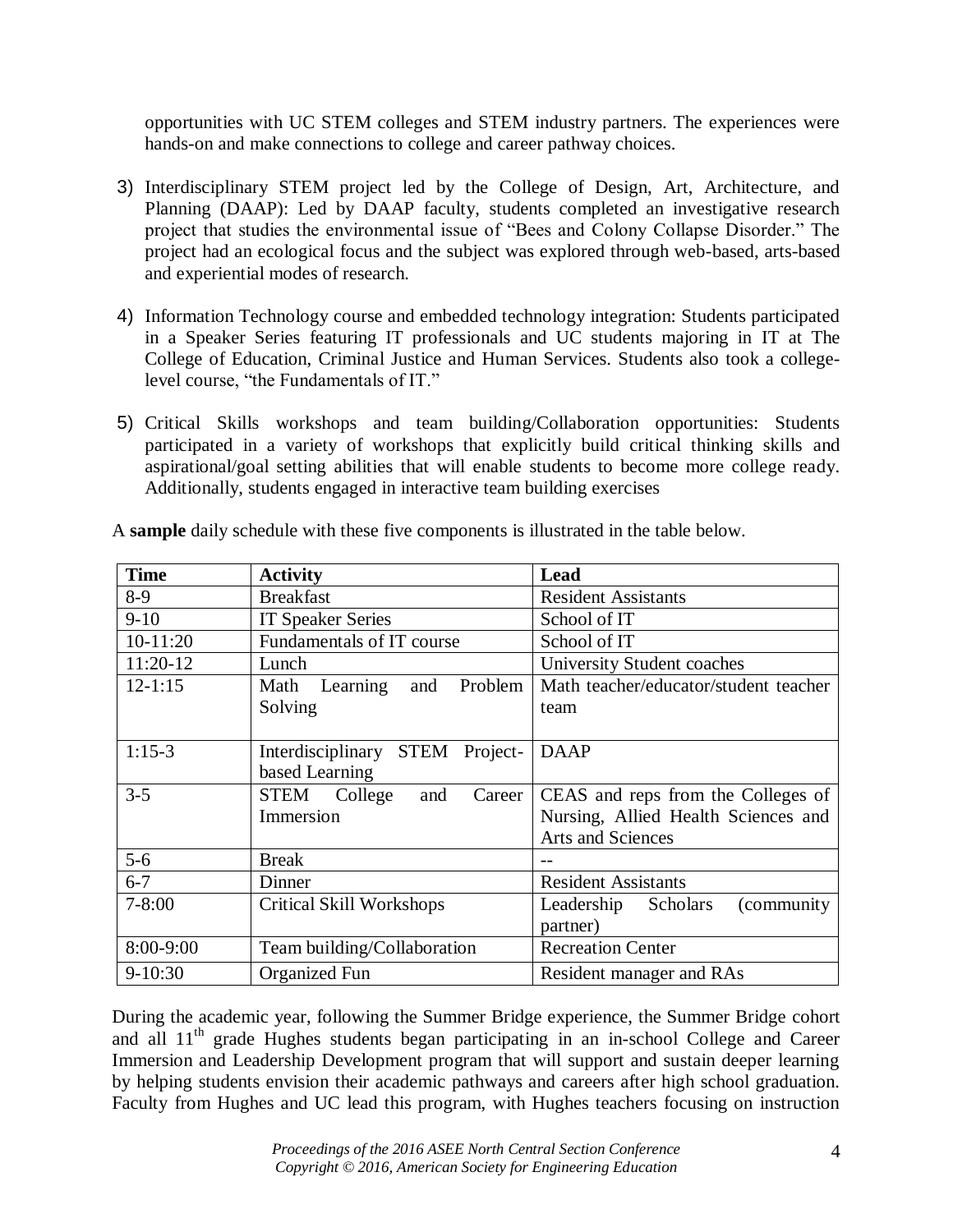and UC faculty focusing on programs that engage external partners. Academic year programming directly emphasizes program objectives of engaging students in mathematical programming; connecting students with STEM professionals; immersing students in STEM industries; and involving students in academically challenging coursework and critical skills/teambuilding workshops. This program will use a three prong approach to encourage deep learning about college and careers in STEM fields. The three components and their related activities include:

- 1) **"Engage"-** This component focuses on interactive job shadowing career planning. The project leader is the UC Center for Community Engagement.
	- a. Resident Scholars Program (RSP), designed by Procter & Gamble (P&G), is a one week job shadowing experience for high school minority students interested in pursuing STEM careers. Current RSP partners include P&G, GE, Duke and Toyota. RSP has consistently received high ratings from its participants and has been successful in inspiring students to pursue STEM careers for the past 10 years. Approximately, 80% of RSP alumni have chosen to pursue a career in STEM, and 70% of those students credit RSP for enabling that decision.
- 2) **"Prepare"-** This component focuses on college readiness and awareness of STEM careers. Project leaders are UC's College of Education, Hughes faculty, and Leadership Scholars.
	- a. Power Lunches are networking events held between a group of students and area career professionals designed to increase student awareness around a selected topic, such as STEM careers.
	- b. Parents Academy, a research-based parent education program that has monthly sessions at Hughes dedicated to teaching parents how to work with their children to successfully navigate the college application and enrollment process.
	- c. Field Experiences & Workshops: Nine colleges from the University of Cincinnati will partner to provide monthly workshops and/or field experiences that expand Hughes students' understanding of STEM careers and to prepare students for post-secondary education. Students will meet with a team of advisors from Hughes and UC to develop a personalized college readiness plan.
- 3) "**Develop"-** This component focuses on career readiness and academic support. Project leads are the UC-Hughes Resource Coordinator and Hughes faculty.
	- a. Advisory sessions are highly interactive sessions that will occur weekly, focusing on leadership development, self-confidence, time management, problem-solving, decision making, goal setting, communication/presentation skills, and collaborative teamwork. Students will also receive support to improve their skills in math and literacy and assistance with ACT preparation.
	- b. The Speed Mentoring event, piloted in spring 2015, is an intensive networking event that involves Hughes  $11<sup>th</sup>$  graders interacting with 45-50 African American business mentors about the topics of STEM college degree programs and career readiness.

## **Expected Outcomes**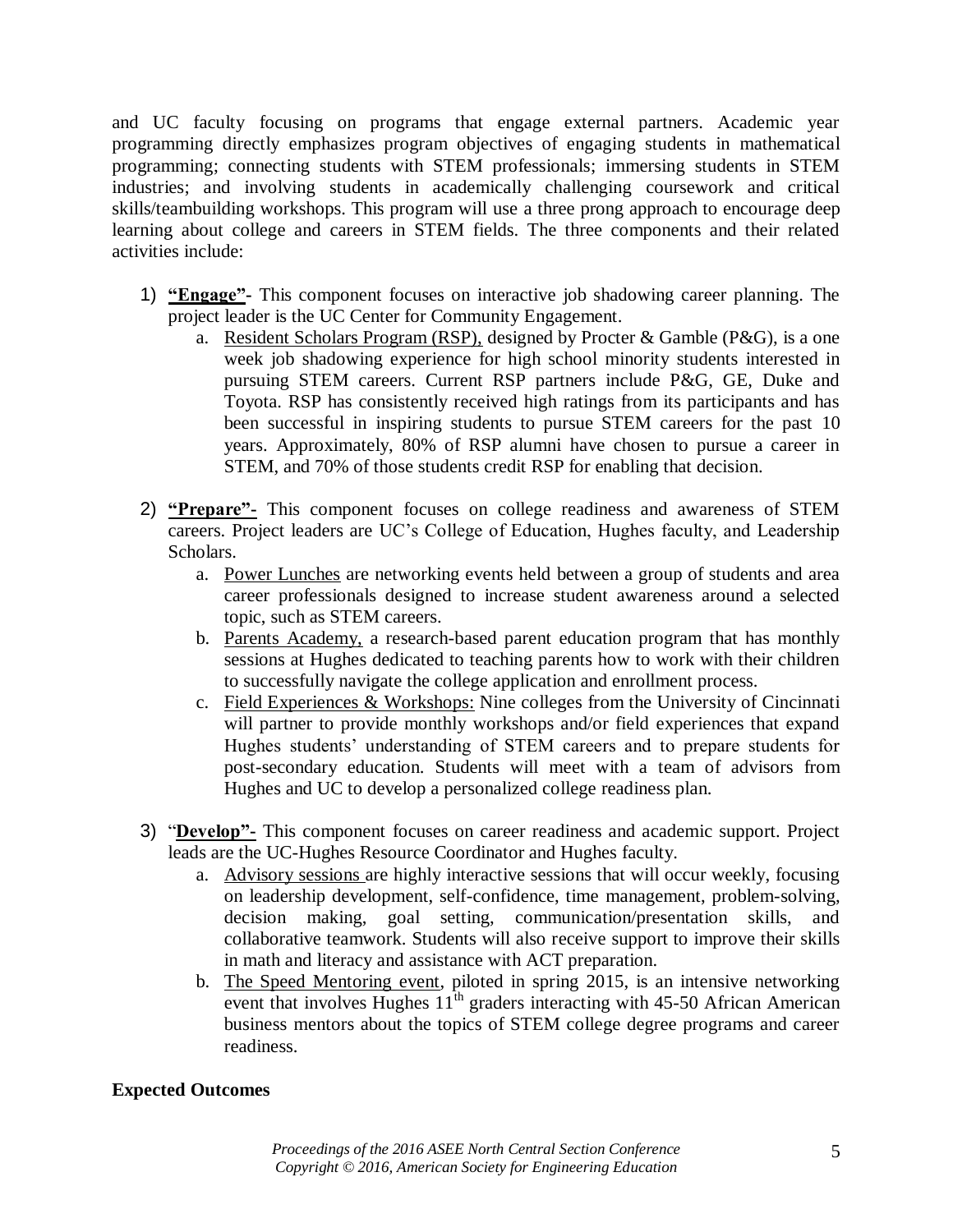The projected outcomes include both learner outcomes as well as overall program outcomes. The learner outcomes are: 1) Improved math content knowledge; 2) Improved interest and attitude in STEM education and careers; 3) Improved STEM-enabled identity; and 4) Increased student social-emotional competence and persistence/grit. The program outcome is an aligned and articulated college and career readiness programs that can be offered to more students at Hughes STEM High School and eventually to other schools in the region. These outcomes are based on program objectives surrounding academic support and STEM engagement programming and will be measured during the Summer Bridge Program and throughout the academic year. For the purposes of this paper, we are focusing on STEM attitudes and how the program impacted their perceptions of STEM careers.

### **Measuring Expected Outcomes**

Students from cohort #1 took a variety of pre/post assessments and participated in structured interviews at the conclusion of the summer program. To measure improved interest in STEM education and careers UC developed a STEM Interest Survey: This survey has been tested and refined to measure student interest and attitude toward STEM education and careers. This project will continue to validate this pre-existing instrument. In this paper we will present the results from the STEM attitude survey as well as the semi-structured interviews.

In the future, the results from other expected outcomes will be presented. To measure improved STEM-enabled identity, the New General Self-Efficacy Scale<sup>7</sup> for students will be modified and used to measure students' self-efficacy in their STEM skills. This is an important measure as student self-efficacy has been found to be a strong predictor of academic achievement, course selection, and career decisions across disciplines. Students' belief in their ability to succeed in STEM education influences their choices of STEM-related activities, the effort they expend on those activities, the perseverance they show when encountering difficulties, and the ultimate success they experience in STEM  $^{3,5}$ .

#### **Student Impacts**

Results from the Student Attitude Towards STEM survey shown in **figure 1** indicate that four students had an increase in STEM attitude, four students had a decrease in STEM attitude and three students' STEM attitude remained the same.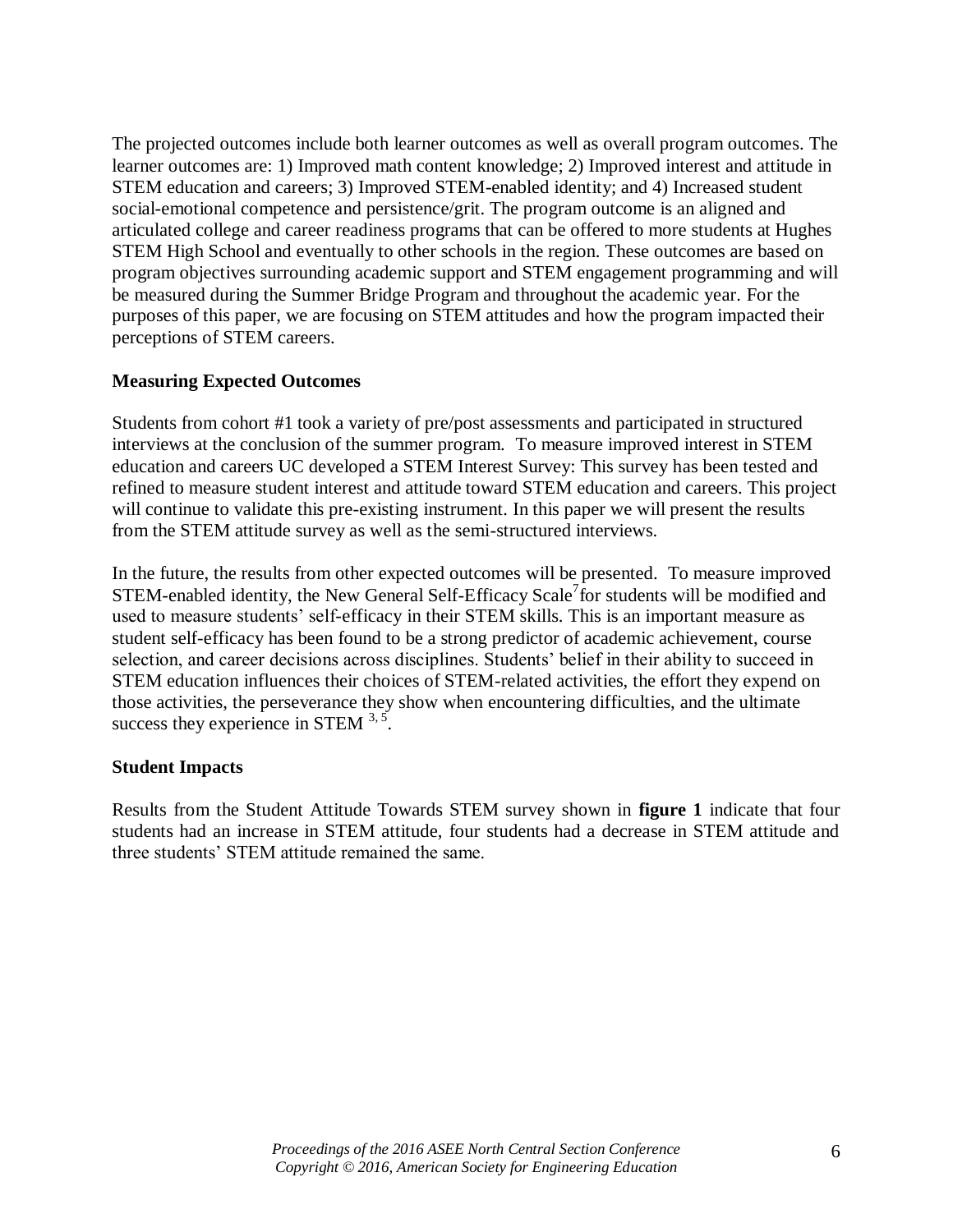

**Figure 1: Pre and Post Program STEM Attitude Scores**

Reviewing the students that had an increase in STEM attitude, students showed an increase in "Science is useful for solving everyday problems", "It is important for me to learn science", "I am interested in a career in science", "I am confident in my ability to write about my ideas" and "I prefer working on team projects rather than individual projects."

When analyzing the constructs of the students who had a STEM attitude decrease, students decreased in "I am interested in a career in science", "I am interested in a career in technology and "Math is applied in our everyday lives". All of the students with an overall STEM attitude decrease showed did however present an increase on the question "Science is useful for solving everyday problems".

The semi - structured interview questions provided further insight to the summer bridge experience and how students viewed careers in STEM. Students were asked the7 questions. Select responses are listed below.

Question 1: Was UC Scholars Academy what you thought it would be?

*"Not at all, I thought it would be like college life. I liked the hands on experiences. It got interesting because I got to see the things I could do in college"*

*"Not at all! It was better. I got to do more than I thought we could do. Learned things I could do in college."*

*"It was. Discipline was taught well. I like the hands on experience"*

Question 2 : Have your career goals changed or remained the same?

*"Goals stayed the same. I am more confident. I learned about many majors. The program better defined what I can do with a degree"*

> *Proceedings of the 2016 ASEE North Central Section Conference Copyright © 2016, American Society for Engineering Education*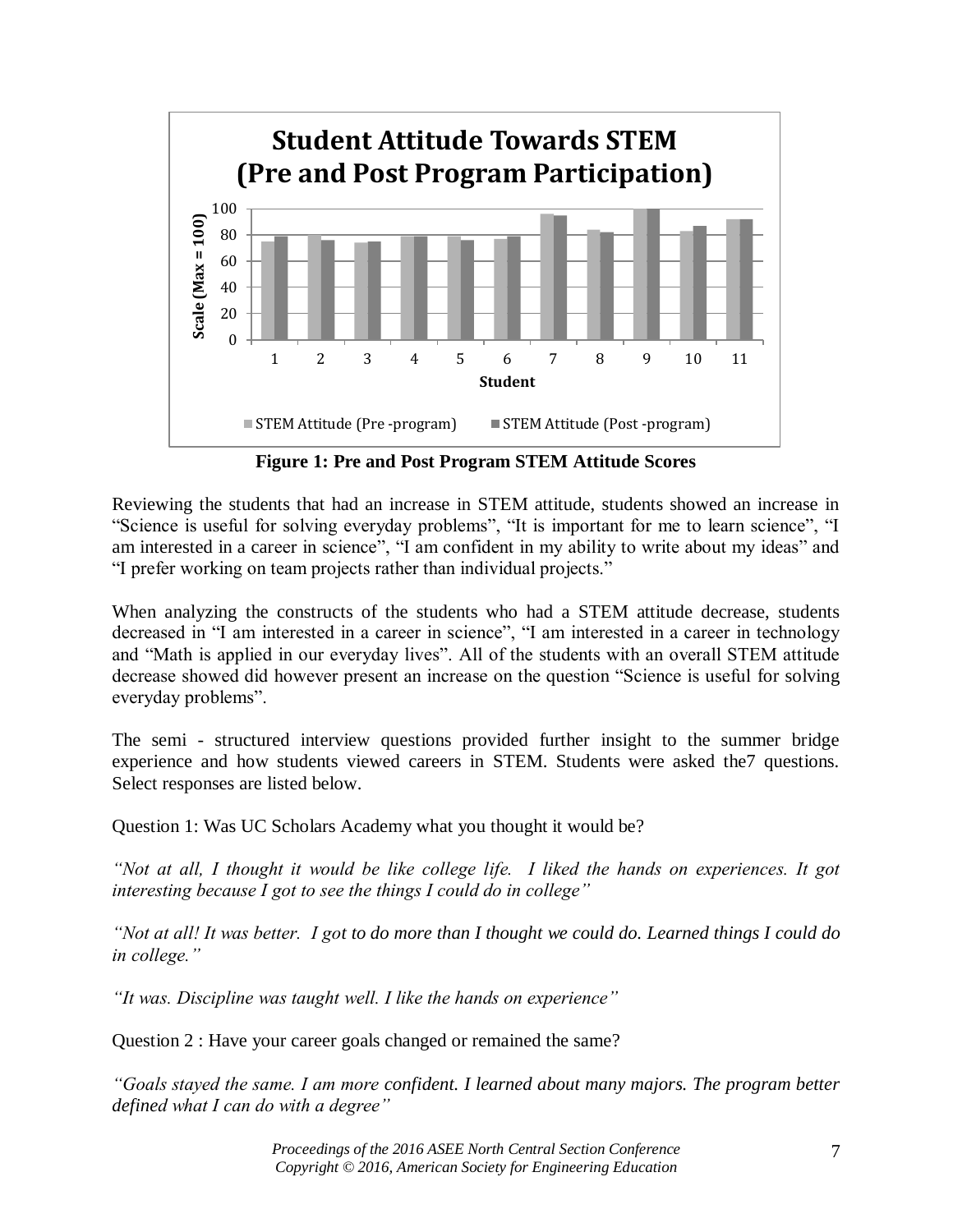*"My pathway is engineering. I want to stay in mechanical engineering but I like I can work in fields with art or health"*

*"Stayed the same, but I'm confident in my choice. I can do a variety of STEM things with fashion including designing outfits…"*

Question 3: Do you feel better equipped or more comfortable with your career pathway?

*"Yes, more comfortable. Learned you can do it too!"*

*"I have narrowed it down. I still have time to research programs"*

*"Yes. I feel better. A main concern was tuition but I learned about the Cincinnati Pride program."*

Question 4: What would you add to the program, delete and or change?

*"Hours of classes need to change, math and engineering need to should definitely stay"*

*"Keep DAAP, nursing, engineering and math. Change the food, we need more carryout"*

*"Nothing. It's a life changing experience. Takes you to a whole new level"*

Question 5: What programs should be implemented for Hughes students during the academic year?

*"Math classes or tutoring at UC"*

*"Provide motivation with mentors so I know someone cares and that I will make it"*

*"Classes or tutoring here, especially in math. Maybe a college mentor."*

Question 6: What programs should be developed for students who did not participate this summer?

*"Workshops, tutoring. Like we got! Focus on recruitment"*

*"People aren't getting into STEM because they don't know. We need to tell them"*

Question 7: Do you feel you had all the resources and support needed this summer to do your best?

*"Yes. Most definitely. Better insight on STEM."*

*"Yes, great push that I needed."*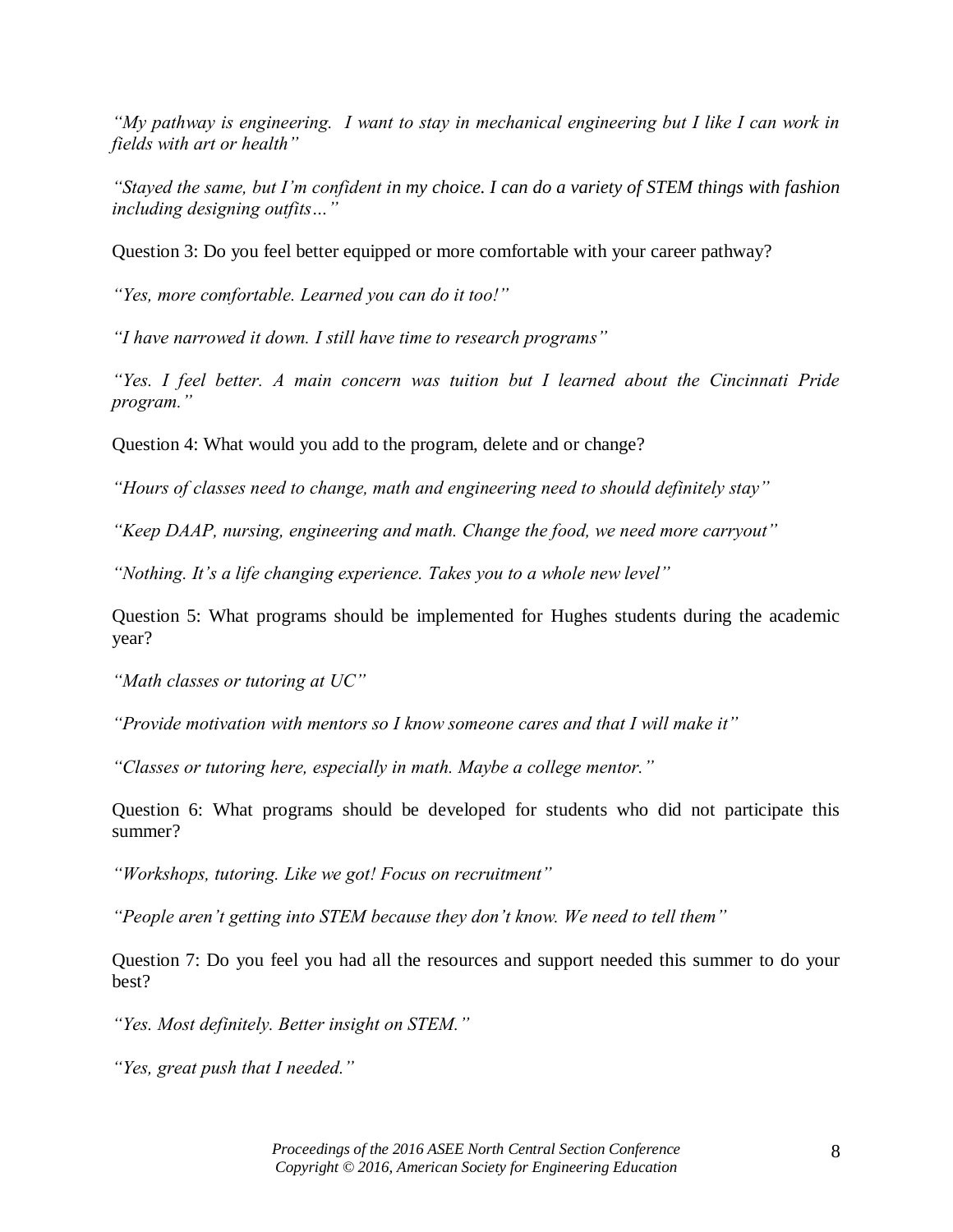*"A great experience. Helped a lot of people grow, mentally. Gave everyone a head start of what college is really about"*

#### **Conclusions and Recommendations for Future Study**

Students reported that they learned about STEM from their participation in the summer bridge program. The results from the STEM Attitudes survey show that students gained a better understanding of STEM careers. Although scores may have decreased in STEM attitude the majority of the decrease can be attributed to the "I am interested in a career in science" and "I am interested in a career in technology" questions. Decreases on the aforementioned questions indicate that students have had a chance to explore those areas and found they do not match their interests. The same students that had an overall decrease in STEM attitude all reported an increase on "science is important to everyday life", which indicates they have an appreciation for the field but they may not want to work in a STEM career. Students also reported that the program helped them understand the rigors of college and indicated more math courses would be beneficial to them during the academic year.

More studies are needed to compare student performance in the UC Hughes Scholars Academy. As the state of Ohio moves to more performance- based assessment starting the 2014-2015 school year, this comparison will become even more relevant. In order to sustain the program, the project team will need to pinpoint exact factors and degree of treatment needed to implement a successful program to 1) Increase the number of students who graduate college and are career ready; 2) Increase the number of students entering the University of Cincinnati and other local colleges; 3) Increase the number of students enrolling and completing STEAM degrees.

## **Bibliography**

- 1. American Association for the Advancement of Science. (2001). Atlas of Science Literacy (Volume 1). Washington DC.
- 2. Barton, P.E. (2003). Parsing the achievement gap. Princeton, NJ: Educational Testing Service
- 3. Bandura, A. (1997). Self-efficacy: The exercise of control. Macmillan.
- 4. Benenson, G. (2001). The Unrealized Potential of Everyday Technology as a Context for Learning. Journal of Research in Science Teaching , 38(7), 730-745.
- 5. Britner, S. L., & Pajares, F. (2001). Self-efficacy beliefs, motivation, race, and gender in middle school science. Journal of Women and Minorities in Science and Engineering, 7(4).
- 6. Busch-Vishniac, I. J., & Jarosz, J. P. (2004). Can diversity in the undergraduate engineering population be enhanced through curricular change?. Journal of Women and Minorities in Science and Engineering, 10(3).
- 7. Chen, G., Gully, S. M., & Eden, D. (2001). Validation of a new general self-efficacy scale. Organizational research methods, 4(1), 62-83.
- 8. Educate to Innovate. (2010). Educate to innovate: Overview. Washington, DC: Author. Retrieved from <http://www.whitehouse.gov/issues/education/educate-innovate>
- 9. Education Trust. (2006). The funding gaps 2006. Washington, DC: Author.
- 10. Ferguson, R. (2002). Addressing racial disparities in high-achieving suburban schools. NCREL Policy Issues, 1, 3-11.
- 11. Heller, K. A., Perleth, C., & Lim, T. K. (2005). The Munich model of giftedness designed to identify and promote gifted students. Conceptions of giftedness, 2, 147-170.
- 12. Jencks, C., & Phillips, M. (Eds.). (1998). The Black-White test score gap. Washington, DC: Brookings Institute.